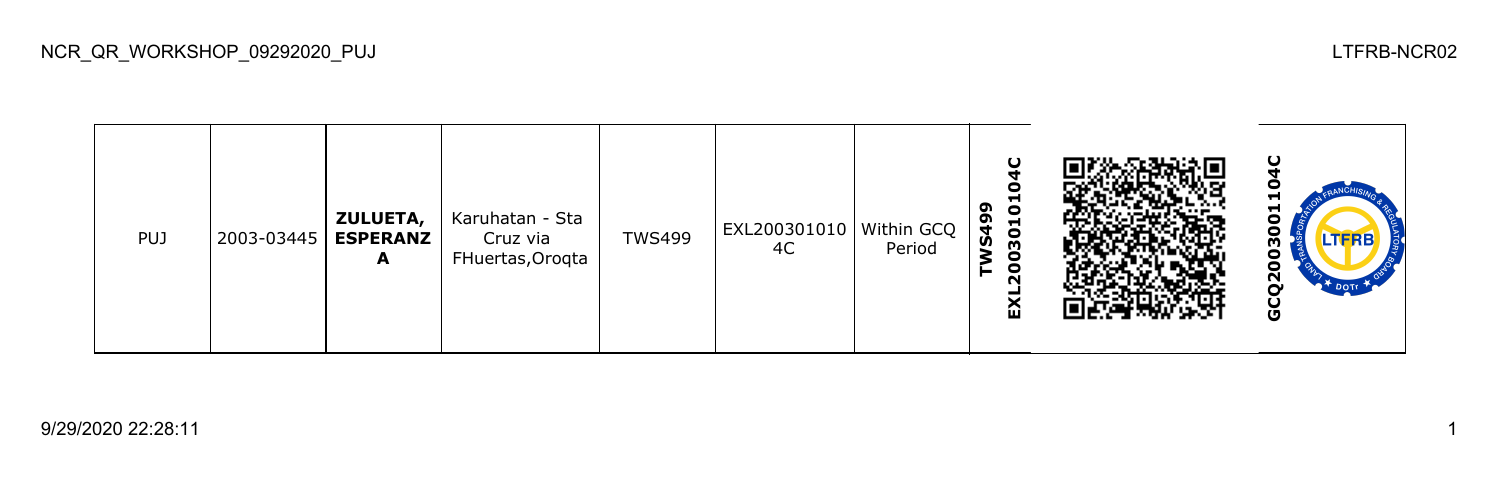50C **GCQ2004002150CNMW88150C** 2o Karuhatan - Sta **PGU264** PUJ 2004-00144 **YABUT,**  PGU264 | NMW88150C Within GCQ Ō Cruz via **JESUS** Period FHuertas,Oroqta 0 GCQ200

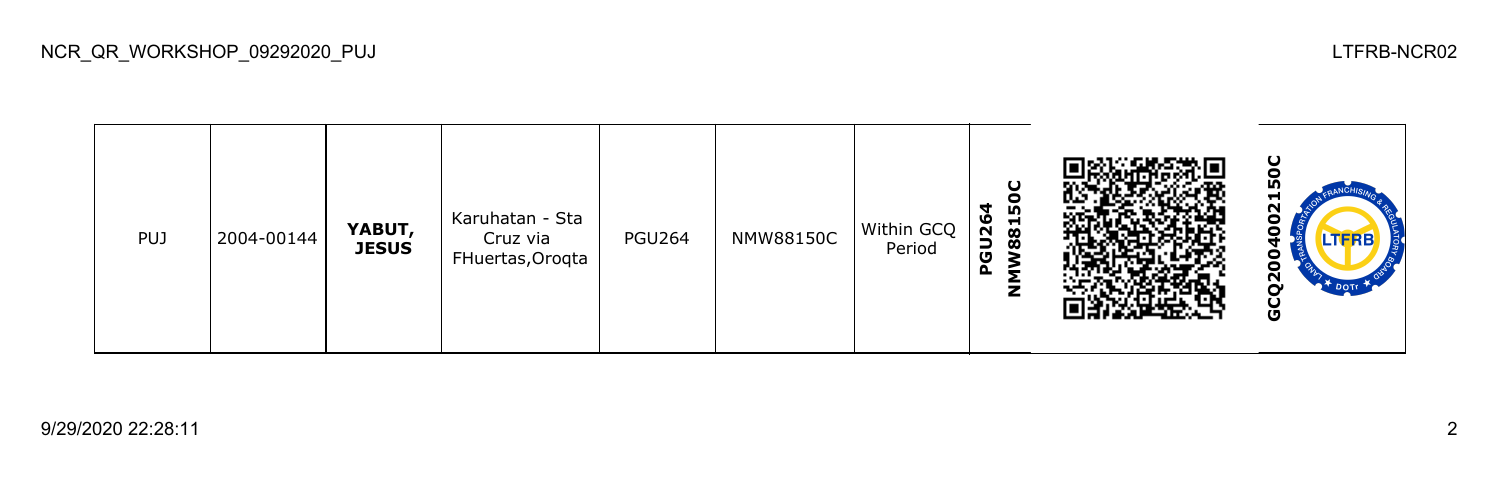**GCQ20100032007**2007 **TLD5300F22007** ပြီ **CGC554** Karuhatan - Sta PUJ 2010-02394 **PANISAN,**  CGC554 TLD5300F2200 Within GCQ 8 Cruz via **MARCOS** Period  $\overline{ }$ FHuertas,Oroqta 0 GCQ<sub>2</sub>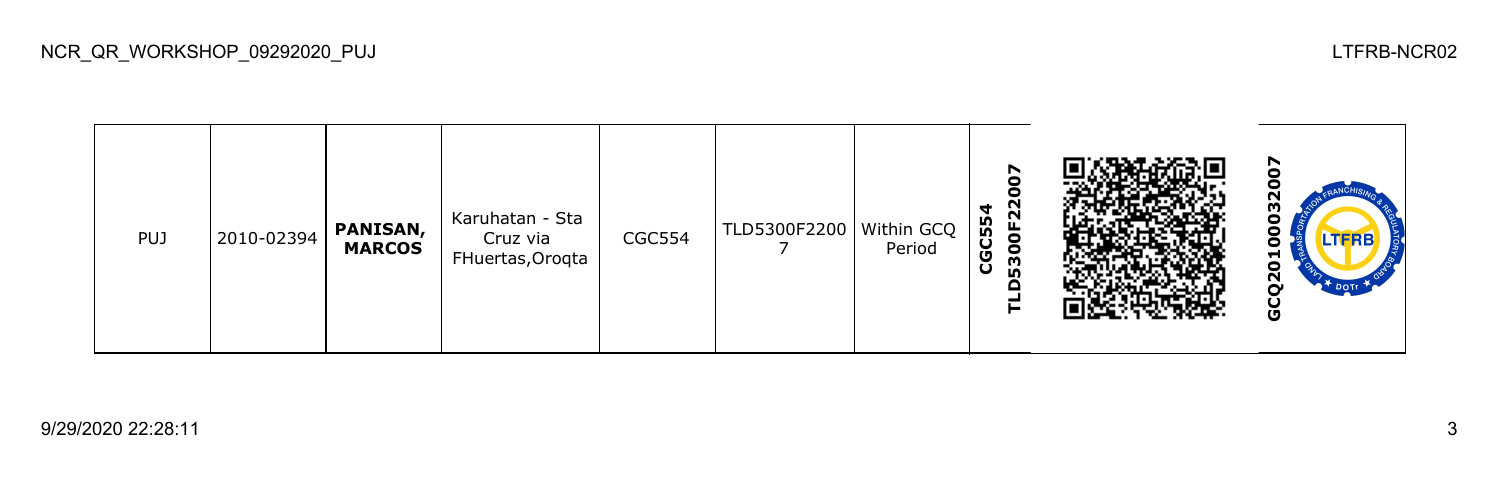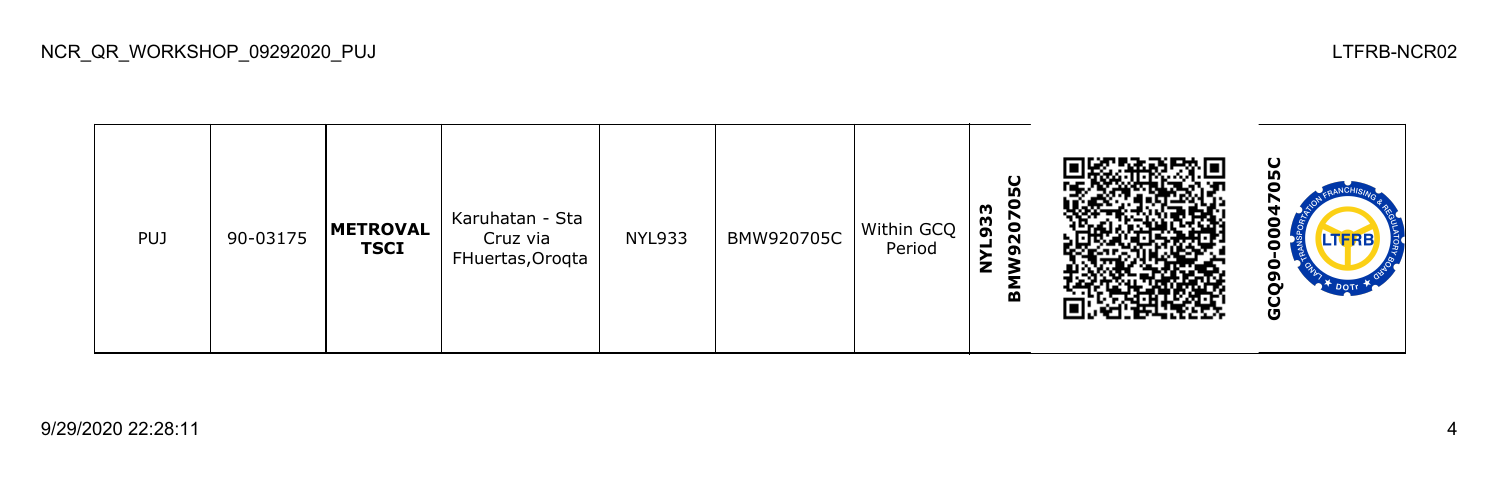႘ **GCQ90-0005700C**c **BMW920700C NYL963** Karuhatan - Sta PUJ 90-03175 **METROVAL**  NYL963 BMW920700C Within GCQ Cruz via ဠ **TSCI** Period FHuertas,Oroqta GCQ9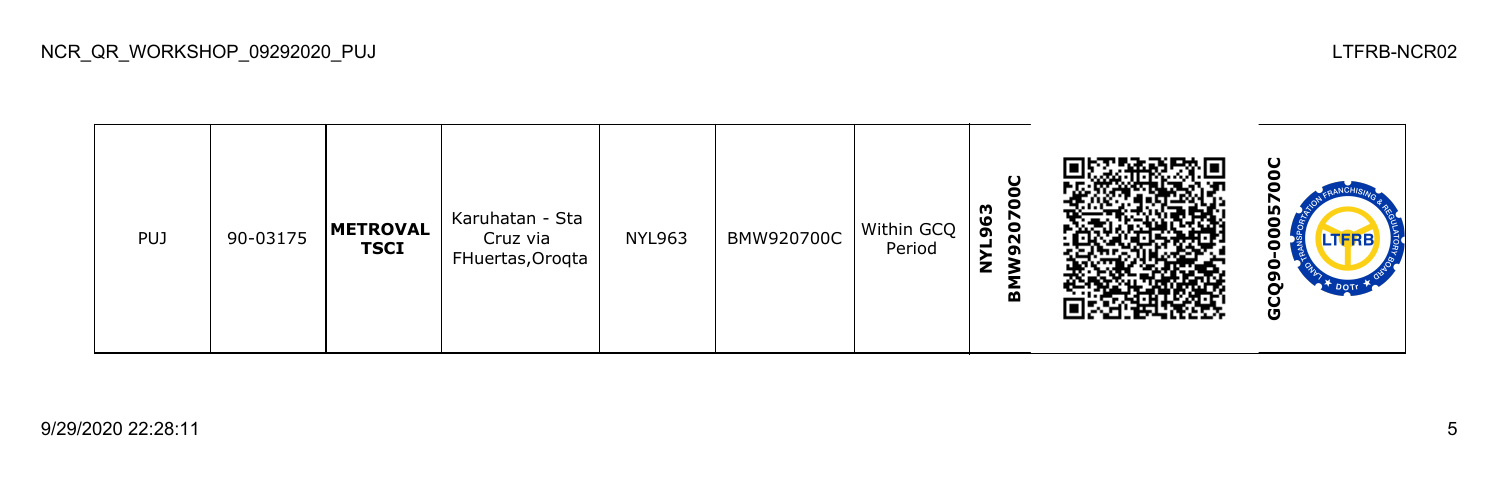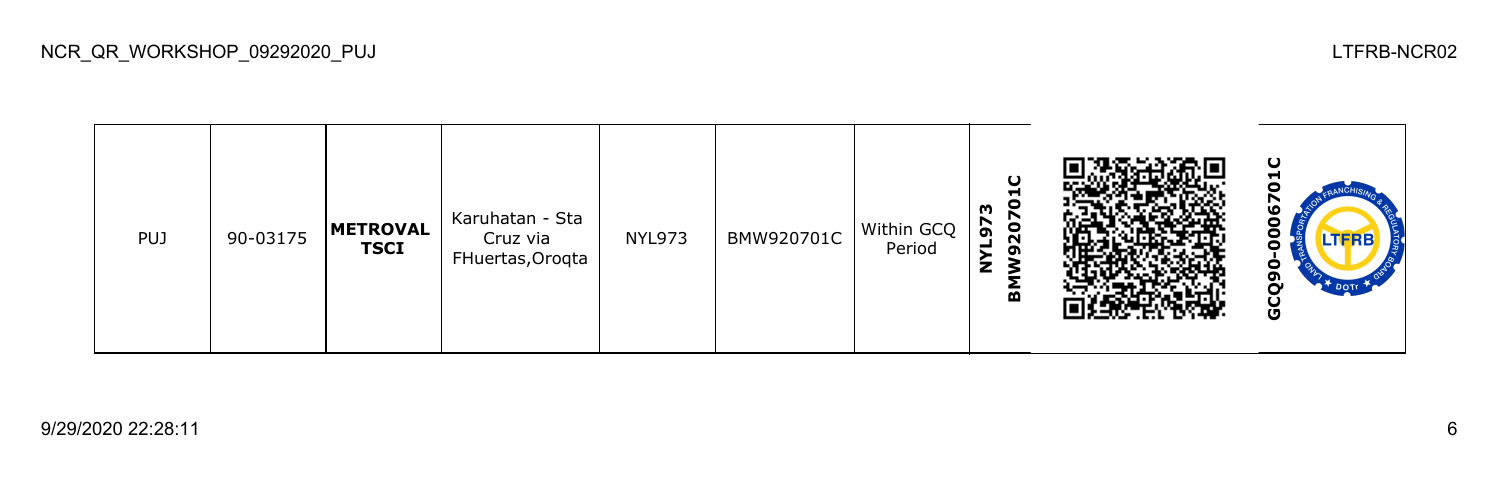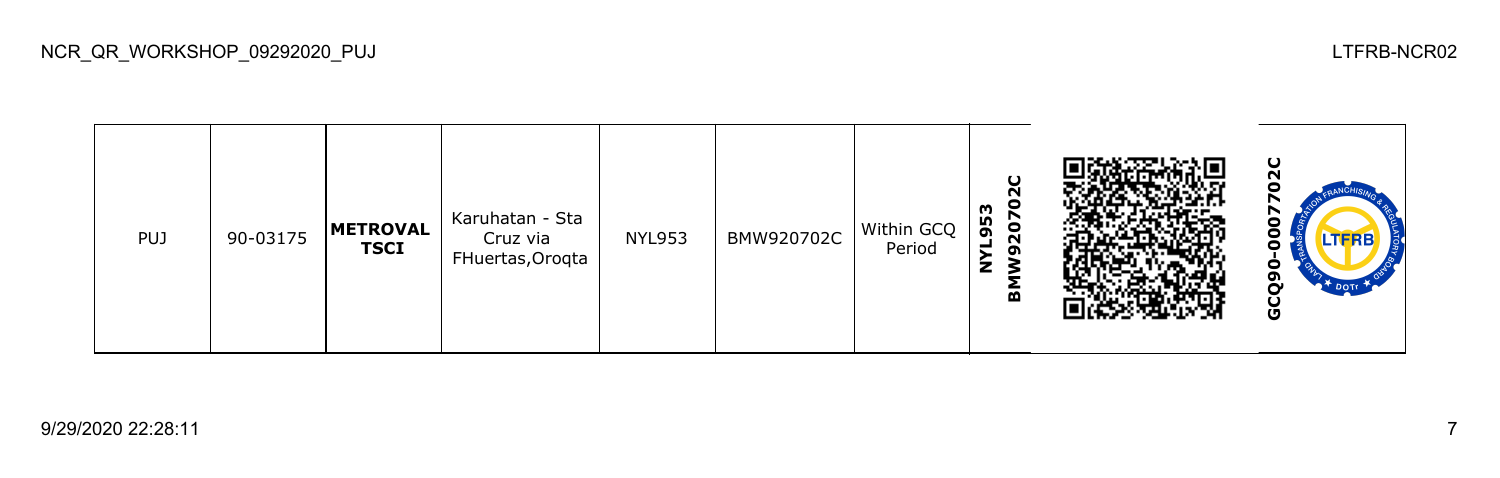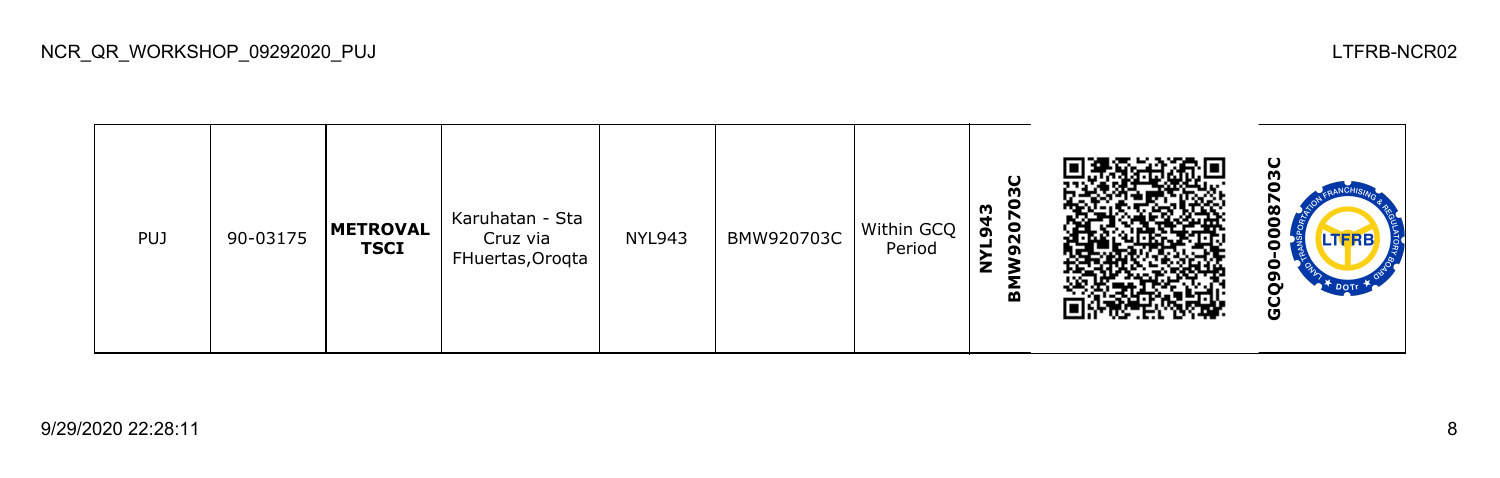**TVY412 EXL2000072068C 980 GCQ90-0009068C**o Karuhatan - Sta PUJ 90-03175 **METROVAL**  TVY412 EXL200007206 Within GCQ Cruz via c **TSCI** 8C Period c FHuertas,Oroqta GCQ9 区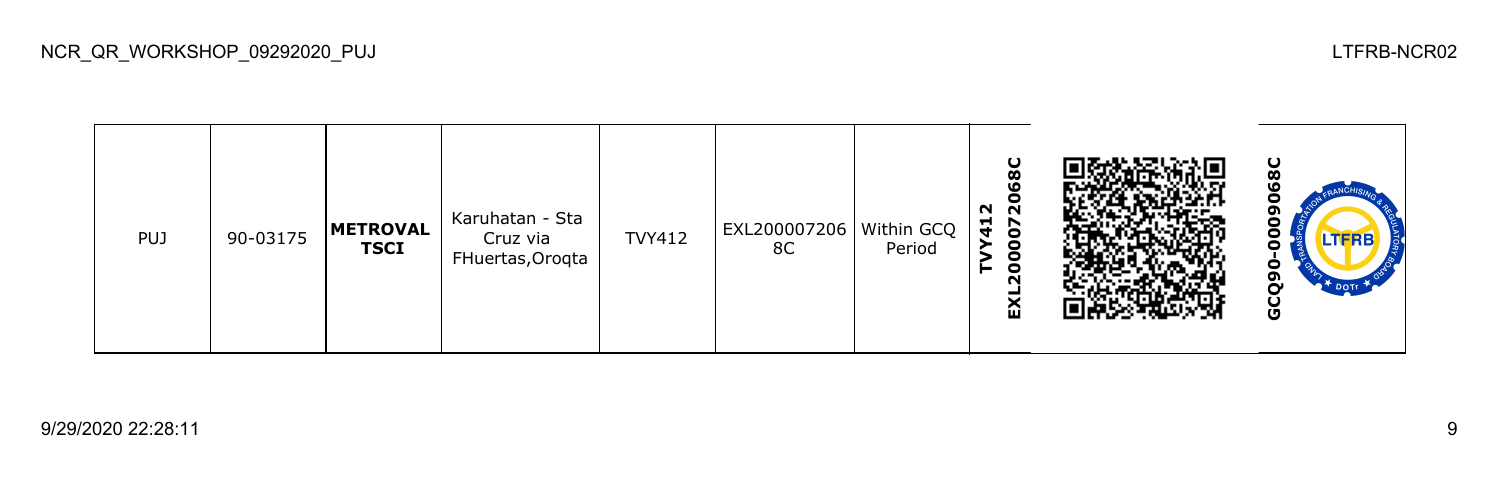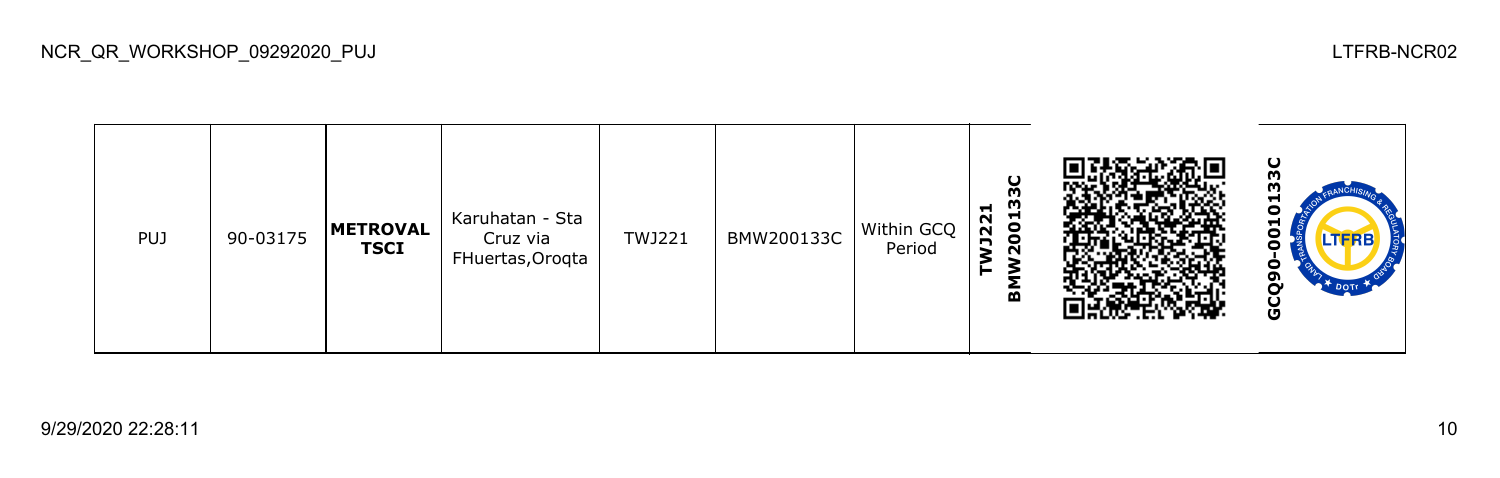**TVW494**<br>SPMM200010735C **SPMM200010735C** ပ္ပ **GCQ90-0011735C**m Karuhatan - Sta PUJ 90-03175 **METROVAL**  TVW494 SPMM2000107 Within GCQ Cruz via ဠ **TSCI** 35C Period FHuertas,Oroqta c GCQ9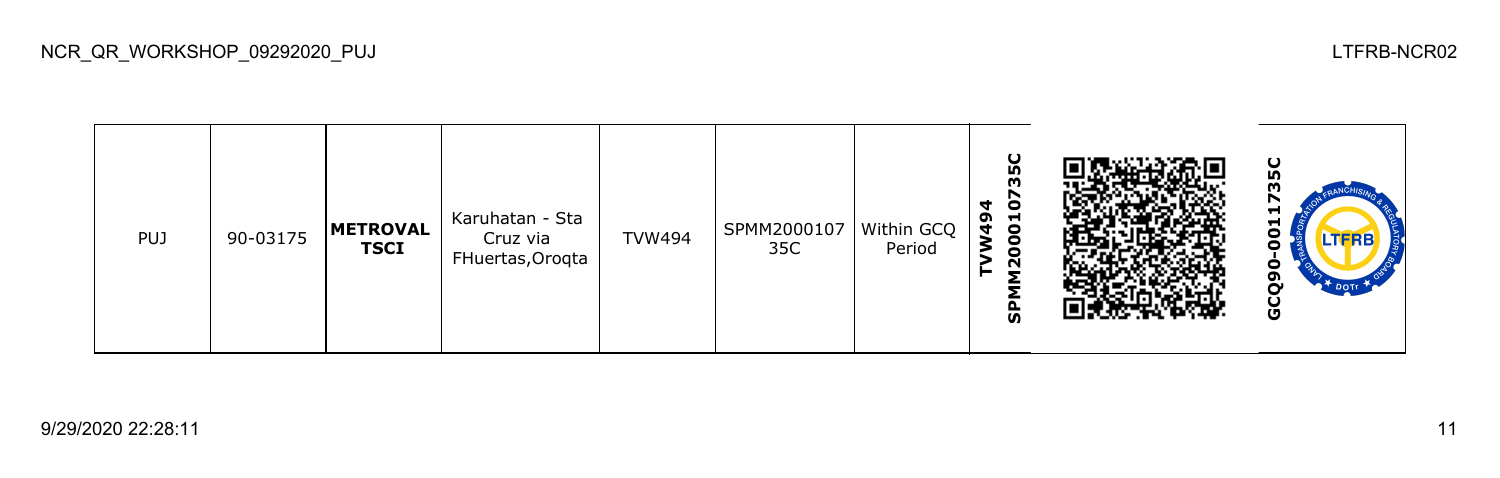82C **GCQ90-0012982CSPMM343982C DDU115** Karuhatan - Sta PUJ 90-05045 **VILLACORT** DDU115 SPMM343982C Within GCQ ဠ Cruz via **E, PEDRO** Period FHuertas,Oroqta c GCQ9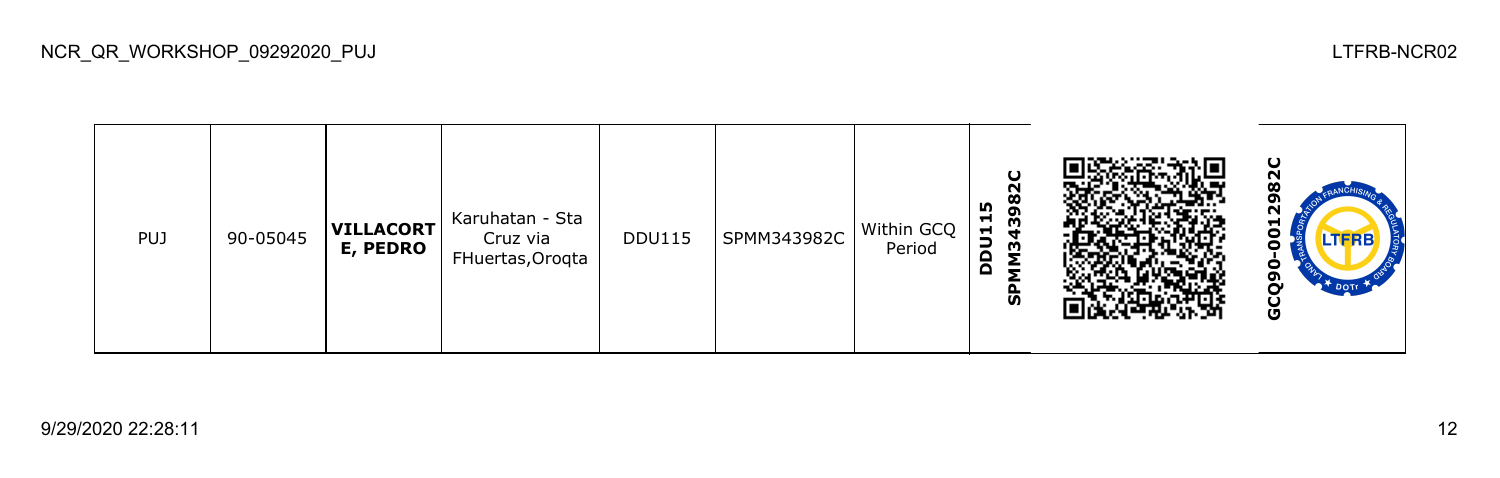588 **GCQ90-00135588SMI8015588** Karuhatan - Sta **NXB264** PUJ 90-05045 **VILLACORT** NXB264 SMI8015588 Within GCQ Cruz via 8 **E, PEDRO** Period FHuertas,Oroqta GCQ9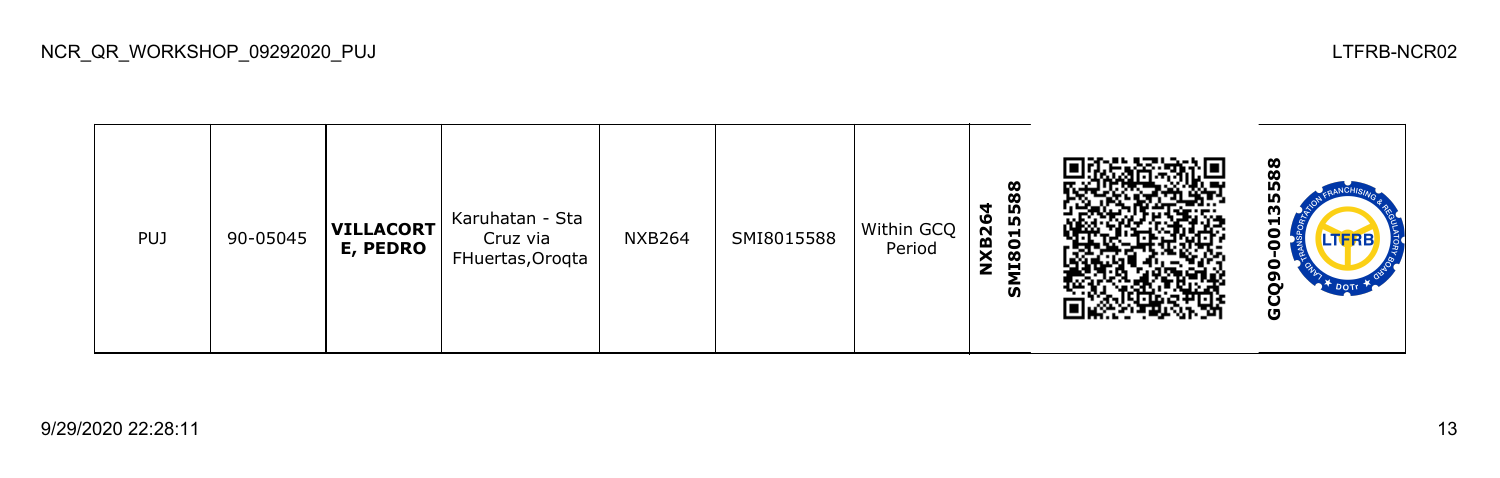## **GCQ91-1014125C**N **TXG969 JUL01125C** Karuhatan - Sta PUJ 91-17685 **CABRAL,**  TXG969 JUL01125C Within GCQ 0 Cruz via **MAXIMO C** Period FHuertas,Oroqta GCQ9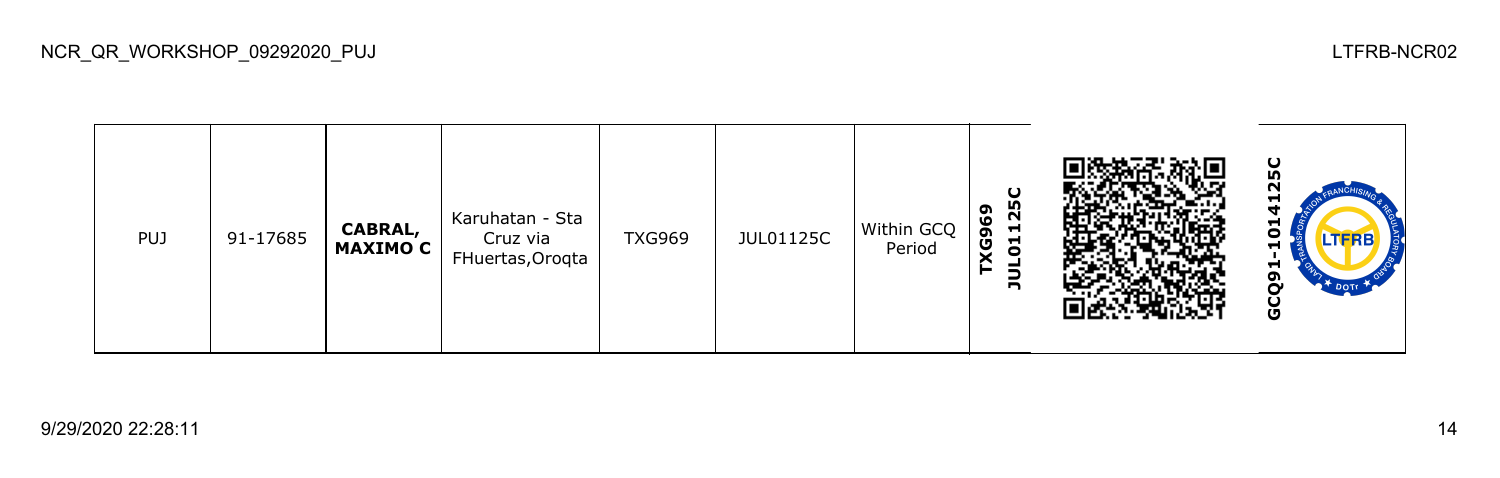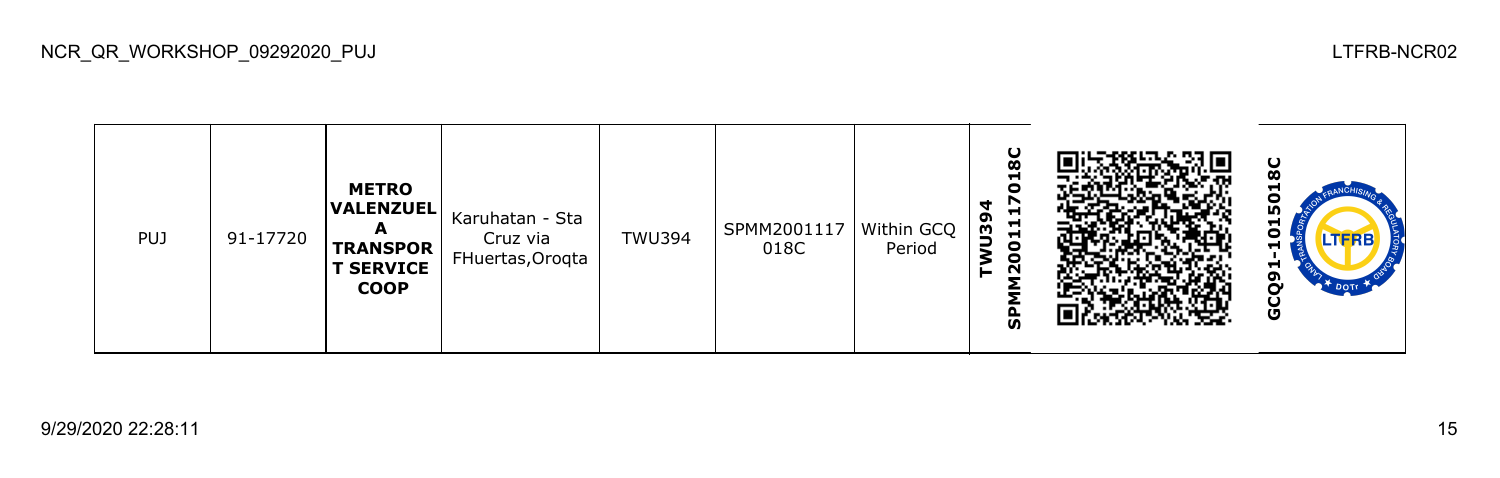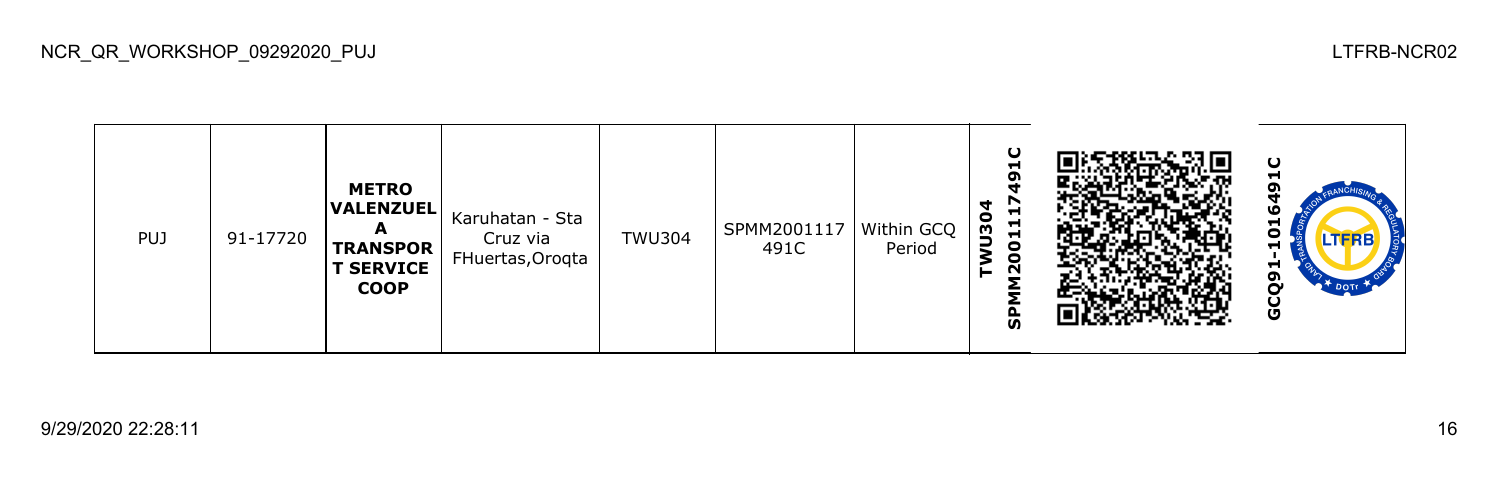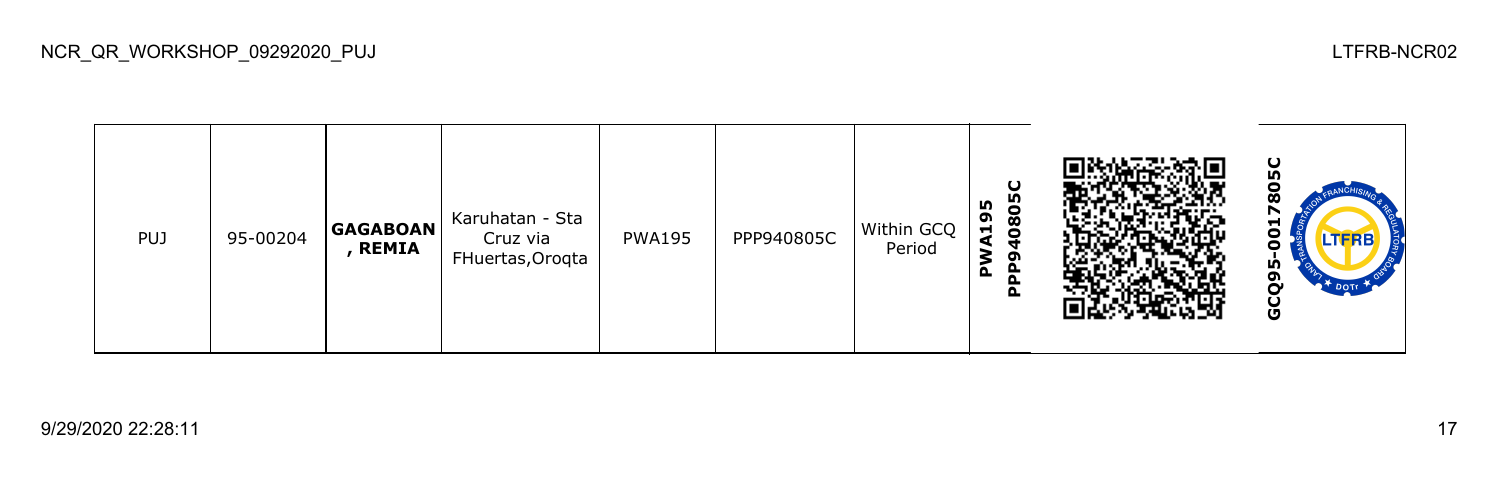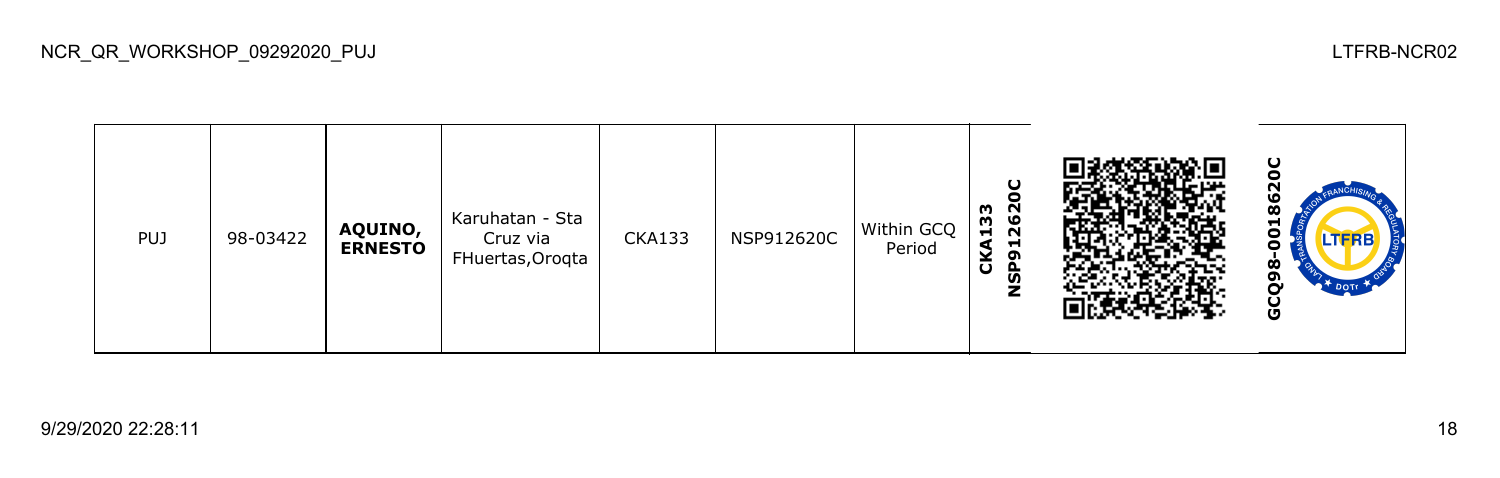မ္စ **GCQ98-0019428CCMCI190428C NXK468** Karuhatan - Sta PUJ 98-06623 **DE VERA**  NXK468 CMCI190428C Within GCQ ဠ Cruz via **LEONARDO** Period FHuertas,Oroqta GCQ98